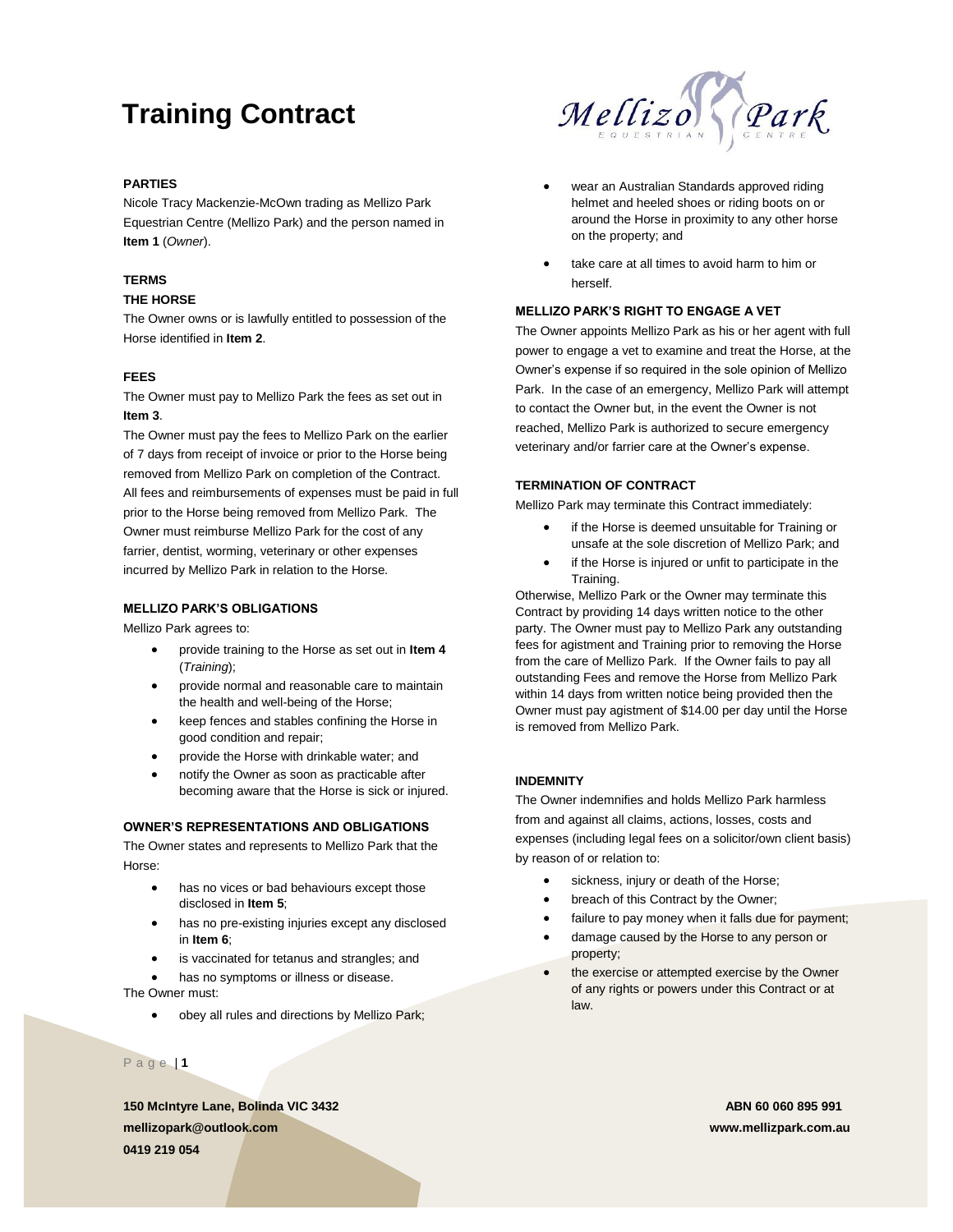# **Training Contract**



# **LIABILITY**

Mellizo Park and its employees, agents and contractors, whether acting in their own right or as agent of the Owner will not be liable to the Owner by reason of or relating to:

- sickness, injury or death of the Horse;
- loss of or damage to the goods, or any personal property in the possession or under the control of any person allowed onto the property by Mellizo Park; or
- death of or harm to the Owner -

however caused including, without limitation, the negligence of Mellizo Park. If the above exclusion of liability is declared void or unenforceable by a court, Mellizo Park's liability is limited to the cost of re-supplying the Training.

### **GENERAL**

• If a party comprises 2 or more persons, this Contract binds them together and individually;

Date: ……………………………………………………..

…………………………………………………................ Signature of Nicole Tracy Mackenzie-McOwn for and on behalf of Mellizo Park

…………………………………………………................

Signature of the Owner

- The Law of Victoria applies to the construction and application of this Contract and the parties submit unconditionally to the exclusive jurisdiction of the courts and tribunals of that states in relation to any claim or dispute between them arising under or in connection with this Contract.
- This Contract embodies the entire understanding and the whole agreement of the parties relative to its subject matter. All prior representations, statements, warranties, arrangements or promises (if any) made or given (whether express or implied) relating to the subject matter of this Contract or the intentions of the parties are merged in and superseded by this Contract. The Owner acknowledges and agrees that it has not relied on any representation, statement, warranty, arrangement or promise that is not expressed in this Contract.

P a g e | **2**

**150 McIntyre Lane, Bolinda VIC 3432 ABN 60 060 895 991 mellizopark@outlook.com www.mellizpark.com.au 0419 219 054**